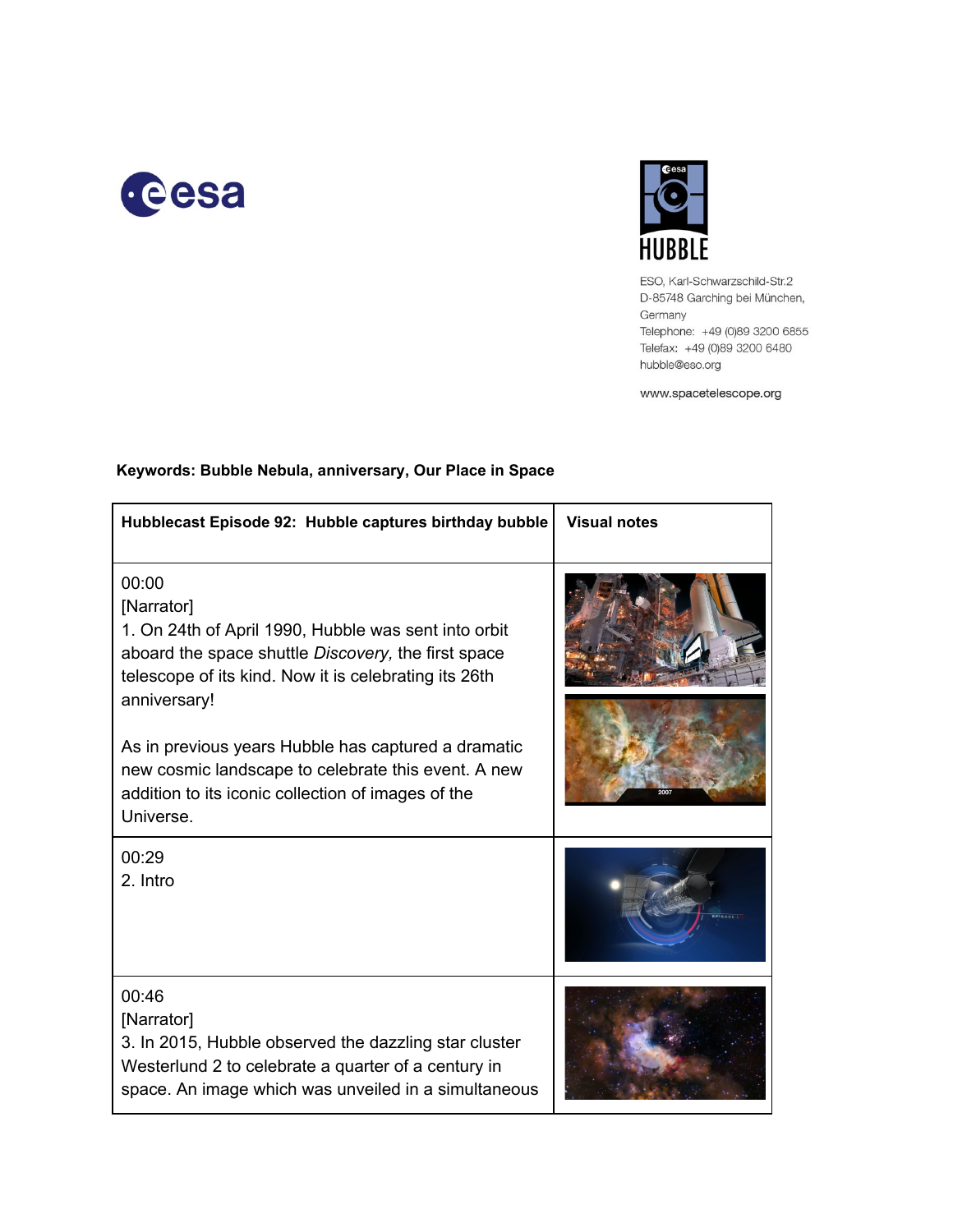5. This is not Hubble's first peek at the Bubble Nebula. Over fifteen years ago Hubble was used to capture beautiful images of the nebula that received worldwide

This earlier data also allowed astronomers to study and understand the structure and motions of the material within this system for the very first time.



This year, Hubble turned its eye towards another famous object: NGC 7635, better known as the Bubble Nebula. A complex and colourful cloud of gas that lies 8000 light-years away.

## 01:29

02:33

attention.

4. Although it looks delicate, the 10 light-year diameter bubble offers evidence of violent processes at work.

The bubble is created by an energetic flow of gas, known as a stellar wind, which comes from the massive star within it. This rare and brilliant star is several hundred thousand times more luminous than the Sun.

It is the pressure of the stellar wind that forces the material of the nearby interstellar cloud into this bubble-like form. The radiation of the star also heats up the denser regions of the cloud, causing them to glow.

But it is this cloud that can also one day put an end to the Bubble's expansion. For now, the constant pressure from the star is still overpowering the cloud's resistance and the sphere continues to grow at more than 100 000 kilometres per hour.